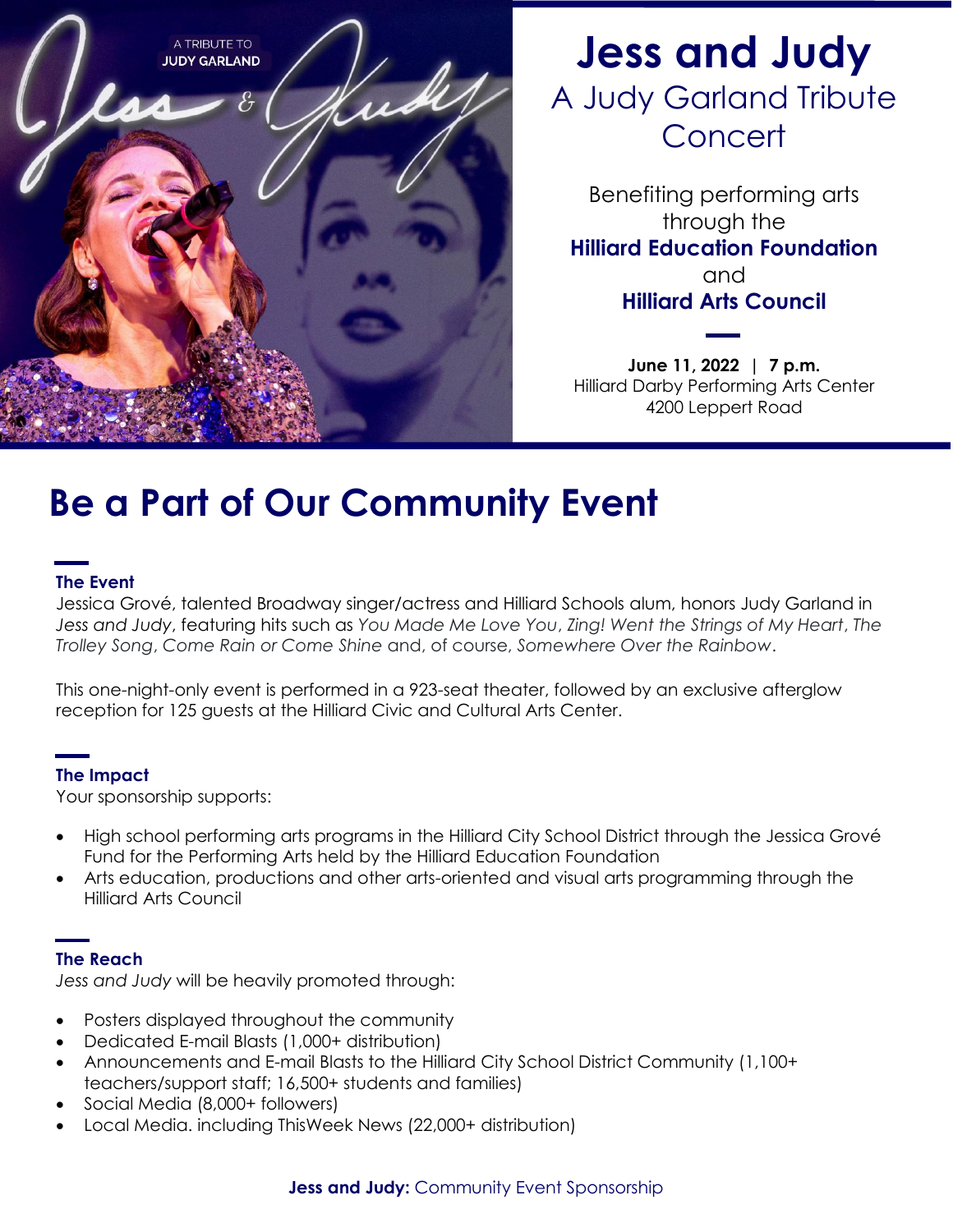# **Sponsorship Opportunities**

| Sponsorship Level                  | <b>Over the</b><br><b>Rainbow</b><br>\$8,000    | <b>Wonderful</b><br><b>Wizard</b><br>\$5,000    | <b>Emerald</b><br><b>City</b><br>\$2,500        | <b>Yellow Brick</b><br><b>Road</b><br>\$1,000   | <b>Ruby</b><br><b>Slippers</b><br>\$500        |
|------------------------------------|-------------------------------------------------|-------------------------------------------------|-------------------------------------------------|-------------------------------------------------|------------------------------------------------|
| <b>Hospitality</b>                 |                                                 |                                                 |                                                 |                                                 |                                                |
| <b>Concert Event Tickets</b>       | 8 - Top Level<br><b>Tickets</b><br>$$125$ each) | 6 - Top Level<br><b>Tickets</b><br>$$125$ each) | 4 - Top Level<br><b>Tickets</b><br>$$125$ each) | 2 - Top Level<br><b>Tickets</b><br>$$125$ each) | $2 - Tier 1$<br><b>Tickets</b><br>$($45$ each) |
| <b>Afterglow Tickets</b>           | 8                                               | $\boldsymbol{6}$                                | 4                                               | $\overline{2}$                                  |                                                |
| <b>Afterglow Drink Tickets</b>     | 8                                               | 6                                               | 4                                               | $\overline{2}$                                  |                                                |
| <b>Pre-Event</b>                   |                                                 |                                                 |                                                 |                                                 |                                                |
| <b>Press Release</b>               |                                                 |                                                 |                                                 |                                                 |                                                |
| <b>E-mail Blasts</b>               | Logo<br>Hyperlinked                             | Logo                                            | Logo                                            | <b>Name</b>                                     | <b>Name</b>                                    |
| Social Media Video                 | Yes                                             |                                                 | $\overline{\phantom{a}}$                        |                                                 |                                                |
| <b>Social Media</b><br>Recognition | 3 Posts                                         | 2 Posts                                         | 1 Post                                          | 1 Post                                          |                                                |
| <b>Website Recognition</b>         | Logo<br>Hyperlinked                             | Logo<br>Hyperlinked                             | Logo                                            | Logo                                            | <b>Name</b>                                    |
| <b>Event</b>                       |                                                 |                                                 |                                                 |                                                 |                                                |
| <b>Event Announcement</b>          |                                                 |                                                 |                                                 |                                                 |                                                |
| <b>Event Signage</b>               | Logo                                            | Logo                                            | Logo                                            | Name                                            | <b>Name</b>                                    |
| <b>Event Program</b>               | Logo with Full-<br>page Ad                      | Logo with<br>Half-page Ad                       | Logo with<br>Quarter-page<br>Ad                 | Name listed in<br>program                       | Name listed in<br>program                      |
| <b>Post Event</b>                  |                                                 |                                                 |                                                 |                                                 |                                                |
| E-Blast                            | Logo<br>Hyperlinked                             | Logo                                            | Logo                                            | Name                                            | Name                                           |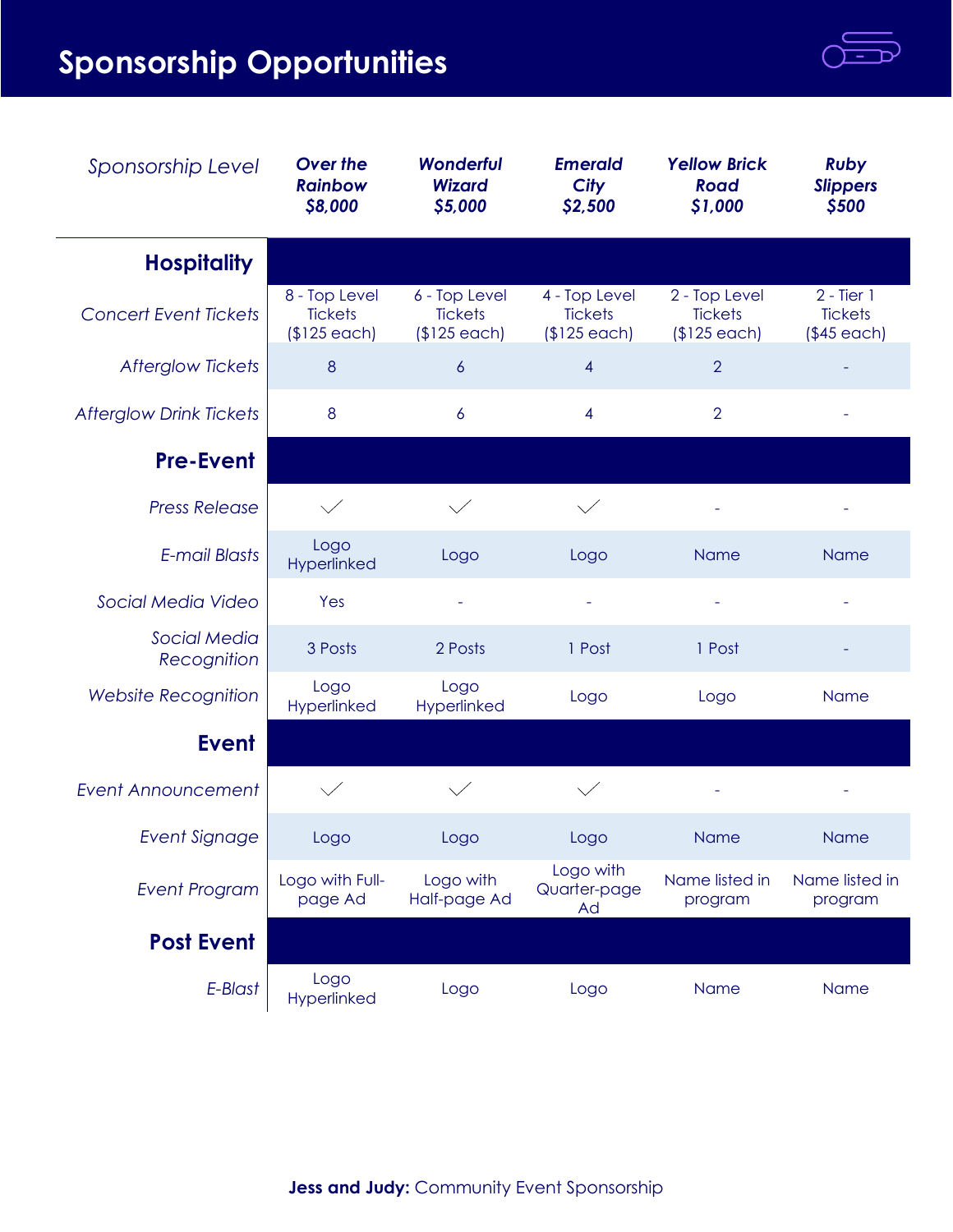## **Sponsorship Form**



Please Submit by **May 1**

Please complete and return with payment as soon as possible. Commitments must be received no later than May 1, 2022, to guarantee fulfillment of sponsor benefits unless otherwise noted.

You may also make your commitment online at www.hilliardeducationfoundation.org

## **Sponsorship Commitment Levels:**

- □ Over the Rainbow \$8,000
- □ Wonderful Wizard \$5,000
- □ Emerald City \$2,500
- □ Yellow Brick Road \$1,000
- Ruby Slippers \$500

| <b>Contact Information</b>                                                                                                                   | <b>Payment Options</b>                                                                                                                                                    |  |  |  |
|----------------------------------------------------------------------------------------------------------------------------------------------|---------------------------------------------------------------------------------------------------------------------------------------------------------------------------|--|--|--|
| <b>Name for Recognition</b><br>(Please print your name or company name exactly<br>as it should appear in the program)<br><b>Contact Name</b> | Check enclosed<br>(make payable to Hilliard Education Foundation)<br>Invoice<br>П<br>MasterCard<br>П<br>Visa<br>$\Box$<br><b>American Express</b><br>П<br><b>Discover</b> |  |  |  |
| <b>Contact Title</b>                                                                                                                         | I'd also like to give a general donation                                                                                                                                  |  |  |  |
| <b>Address</b>                                                                                                                               | Name as it Appears on Card                                                                                                                                                |  |  |  |
| <b>State</b><br><b>ZIP</b><br>City<br>Telephone                                                                                              | <b>Credit Card Number</b>                                                                                                                                                 |  |  |  |
| <b>Email</b>                                                                                                                                 | Cardholder's Signature                                                                                                                                                    |  |  |  |
|                                                                                                                                              | <b>Expiration Date</b>                                                                                                                                                    |  |  |  |

#### **RETURN TO:**

Hilliard Education Foundation 5323 Cemetery Road Hilliard OH 43026

### **Or REGISTER ONLINE AT:**

www.hilliardeducationfoundation.org